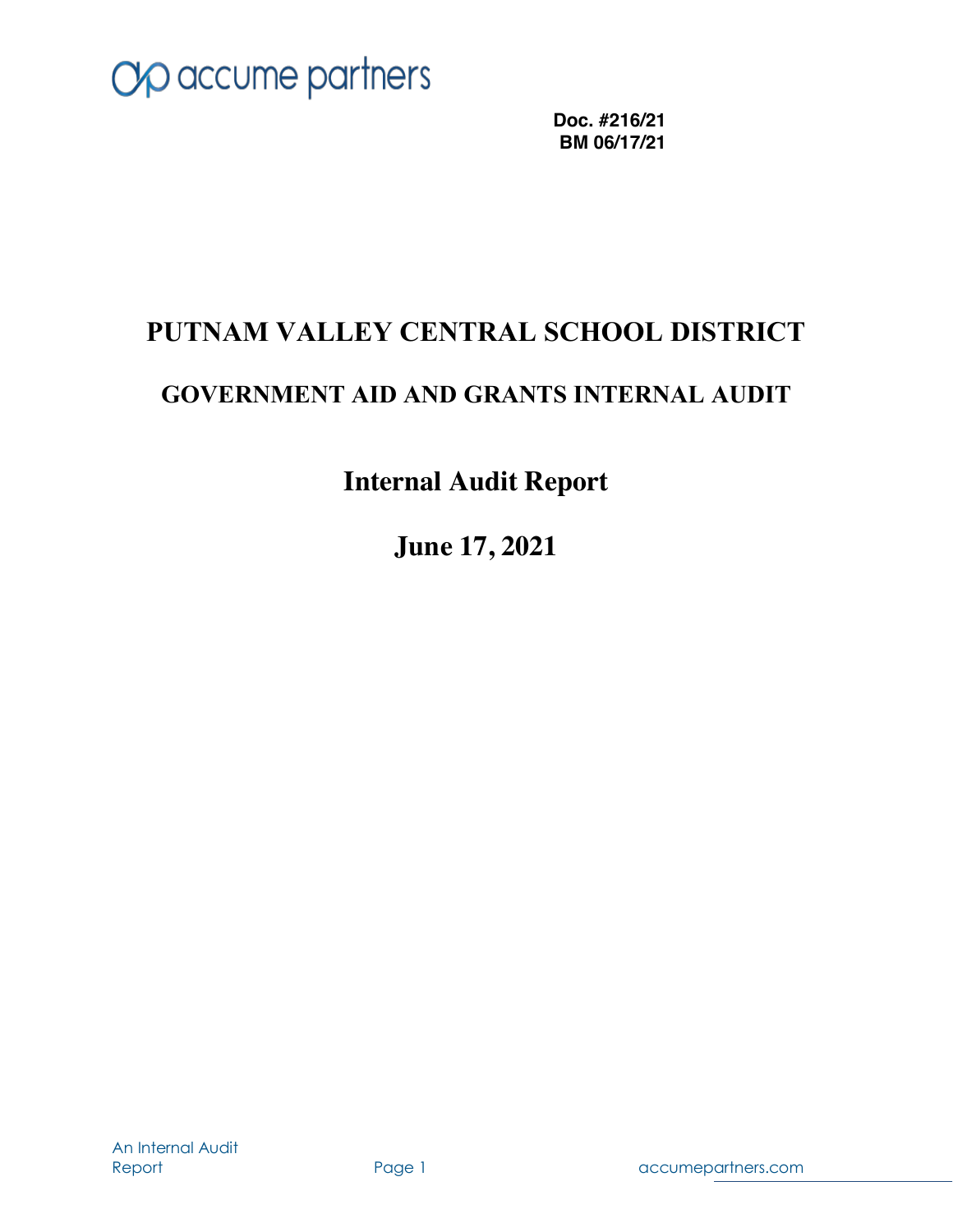June 17, 2021

Ms. Jeanine Rufo President, Board of Education Putnam Valley Central School District 171 Oscawana Lake Road Putnam Valley, NY 10579

Dear Ms. Rufo:

We have recently completed our internal audit of internal controls over the Government Aid and Grants processes of the Putnam Valley Central School District ("the District"). These functions were recommended for audit in our internal audit Risk Assessment Update FY 2020/2021 Report dated December 17, 2020.

This internal audit report includes background information, the audit scope and objectives, summary of audit findings, and our observations and recommendations. The audit procedures performed included various tests, reviews, and evaluations in accordance with the *International Standards for the Professional Practice of Internal Auditing* promulgated by the Institute of Internal Auditors.

This report includes observations identified during our audit, with recommendations to improve internal controls and enhance operational effectiveness. We met with the Audit Committee on June 17<sup>th</sup> and discussed the report and received their acceptance and approval.

We appreciate the fine level of cooperation provided to us by the District's staff during our audit and look forward to working with them in the future.

Very truly yours,

accume Partners

Accume Partners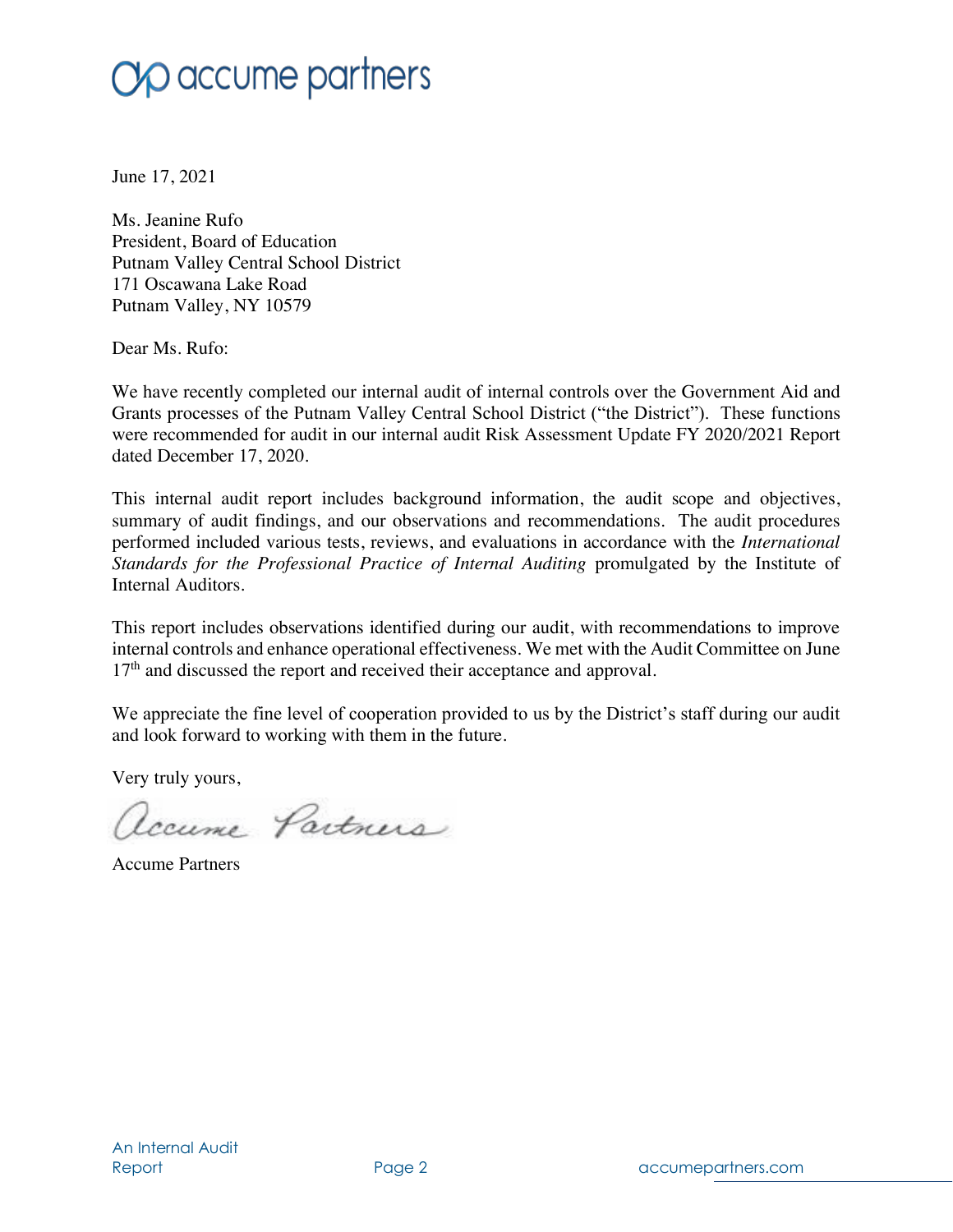# **Yo** accume partners

| Date:    | June 17, 2021                                                                                      |
|----------|----------------------------------------------------------------------------------------------------|
| To:      | Ms. Jeanine Rufo, Board President                                                                  |
| From:    | Sharon Eason, Manager<br>William Croft, Director                                                   |
| cc:      | Audit Committee<br>Ms. Jill Figarella School District Treasurer<br>Dr. Jeremy Luft, Superintendent |
| Subject: | Government Aid & Grants Internal Audit                                                             |

#### **Background**

We have applied certain financial, compliance and operational audit procedures to the Government Aid & Grants functional areas of the Putnam Valley Central School District (the "District") as of May 31, 2021. As a result of our most recent Risk Assessment Report, Internal Audit recommended this area for an in-depth review to determine ways to improve procedures and establish increased accountability and stronger internal controls.

### **Audit Scope**

Our responsibility was to assess the adequacy and effectiveness of internal controls over Government Aid and Grants operations in the District. We reviewed the period from July 1, 2020 through May 30, 2021. A detailed description of audit work performed is presented in the "Summary of Audit Procedures Performed" section of this report. These audit procedures performed are in accordance with *The International Standards for the Professional Practice of Internal Auditing* promulgated by the Institute of Internal Auditors.

### **Objectives**

1)To ensure that funds are expended in accordance with the terms and approved budget of the grant;

2)To ensure that the District is requesting reimbursement for all funds to which they are entitled or that unused balances of grant funds are remitted to the proper granting authority;

3)To ensure that required reports are accurate and submitted in a timely manner;

4)To ensure that adequate documentation is maintained in support of grant objectives; and,

5)To ensure proper and efficient administration of the grant award.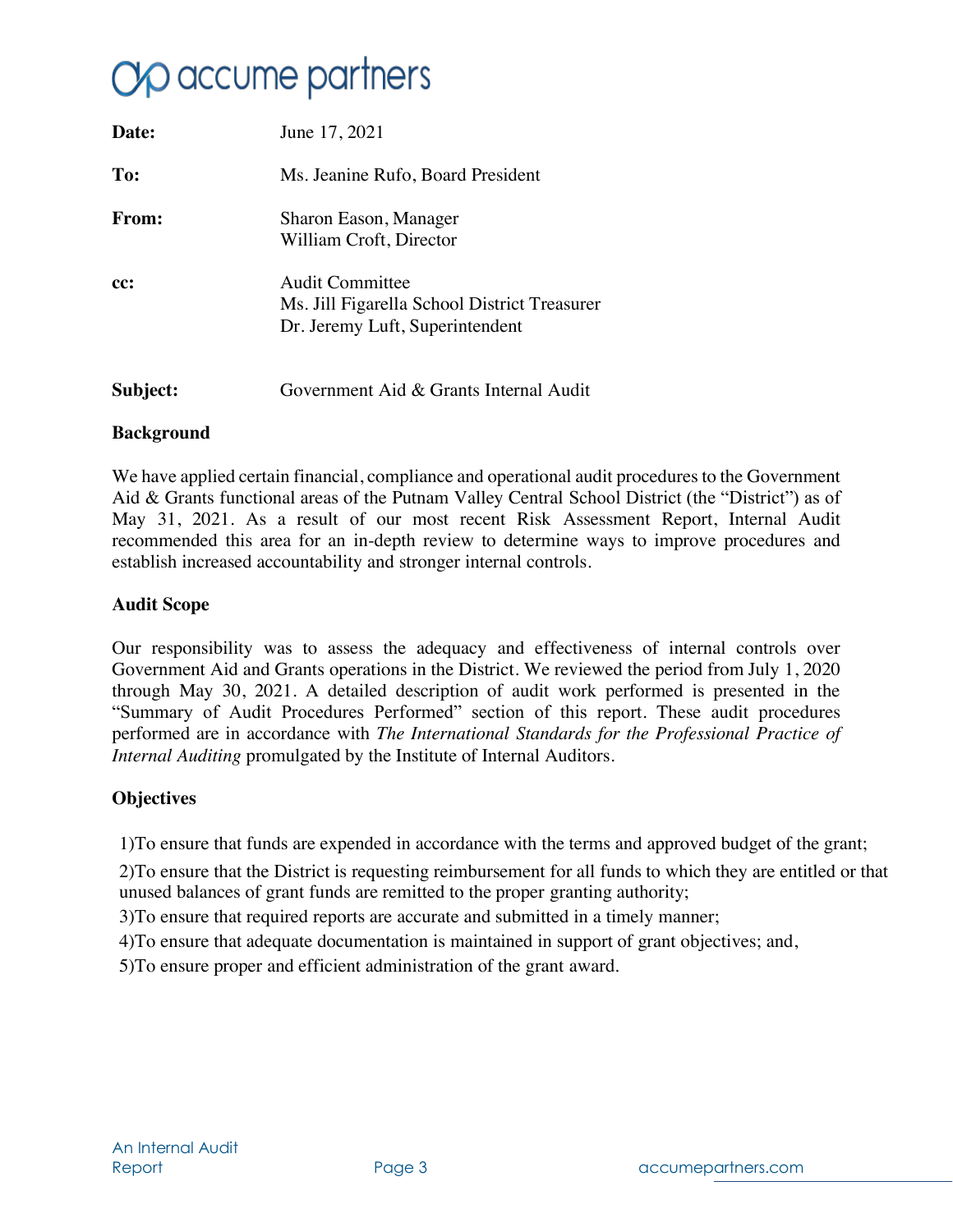# Op accume partners

Based on the results of the procedures performed, the internal control structure is rated as "*Satisfactory*.**"** The internal audit rating structure is defined below:

| <b>Satisfactory</b>          | Indicates an acceptable system of internal control and satisfactory<br>compliance with applicable policies, procedures and regulatory<br>requirements. Findings indicate modest weaknesses that require<br>management's attention.                                        |
|------------------------------|---------------------------------------------------------------------------------------------------------------------------------------------------------------------------------------------------------------------------------------------------------------------------|
| <b>Needs Improvement</b>     | Indicates weaknesses in the system of internal control and/or<br>compliance with related policies, procedures and regulatory<br>requirements. These findings require management's prompt<br>resolution to prevent further deterioration and possible losses.              |
| <i><b>Unsatisfactory</b></i> | Indicates significant weaknesses in the system of internal control<br>and/or compliance with related policies, procedures and regulatory<br>requirements. Management's immediate attention to these findings<br>is required to prevent potential loss to the institution. |

We would like to thank the management and staff of the District for the assistance and courtesy extended to us during the course of our audit.

accume Partners

Accume Partners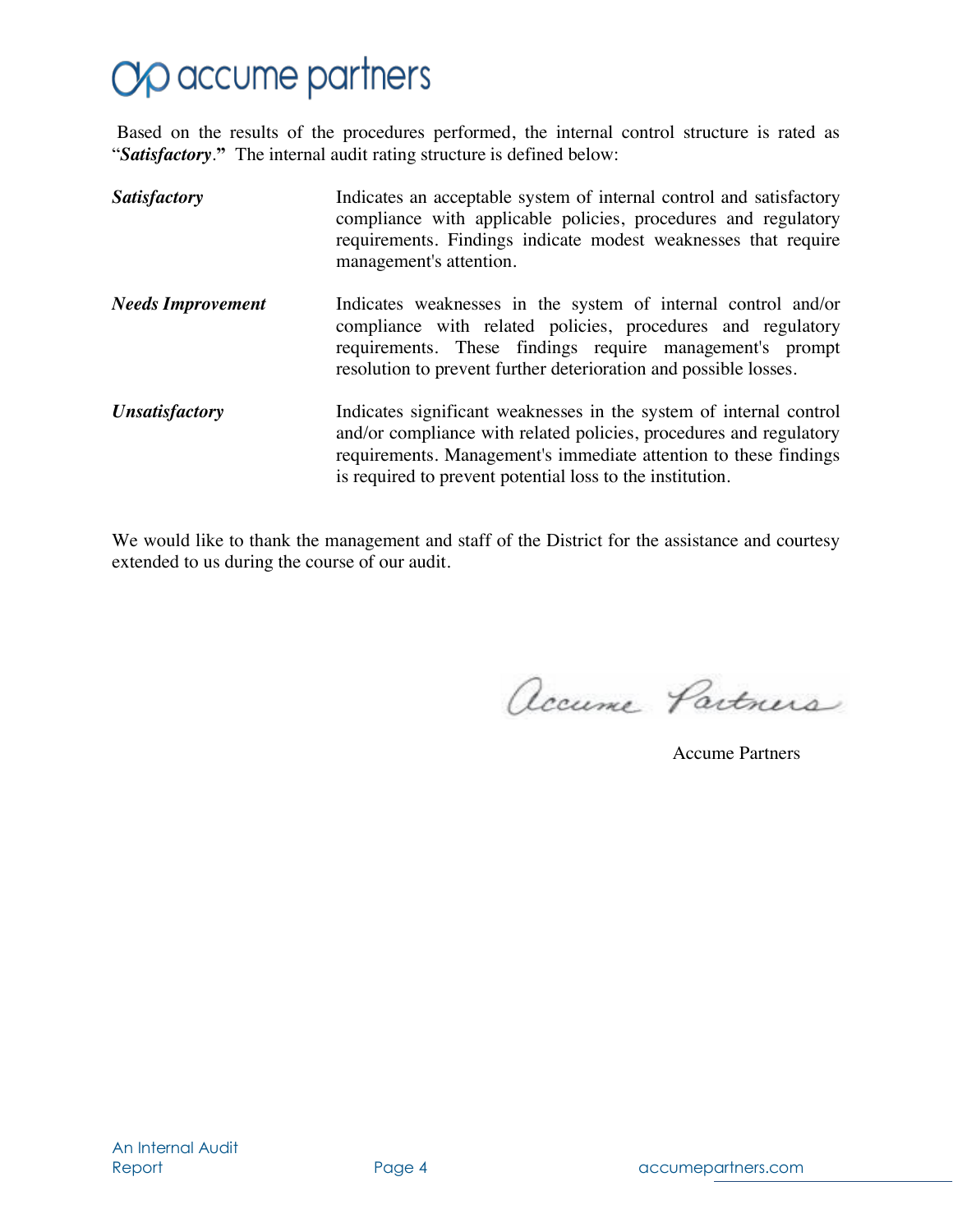# **Yo** accume partners

### **Summary of Audit Procedures Performed**

- Procedure 1 Reviewed policies and procedures to determine adequacy and to ensure that policies and procedures have been communicated to appropriate personnel.
- Procedure 2- Interviewed Assistant Superintendent of Human Resources and PPS to obtain a thorough understanding of the objectives, goals and desired operations of grant awards and identify any concerns that the Assistant Superintendent of HR and PPS may have regarding the ongoing operations of the program.
- Procedure 3 Examined the expenditure audit trail and selected a sample of disbursements. Verified that sufficient documentation supported each disbursement and that the services performed support the grant goals and objectives.
- Procedure 4 Verified that funds have only been expended for budgeted line items approved in the grant application.
- Procedure 5 Obtained a copy of Maintenance of Effort (MOE) Calculator and verified that the calculation is accurate and that submission to the New York State Board of Education was timely.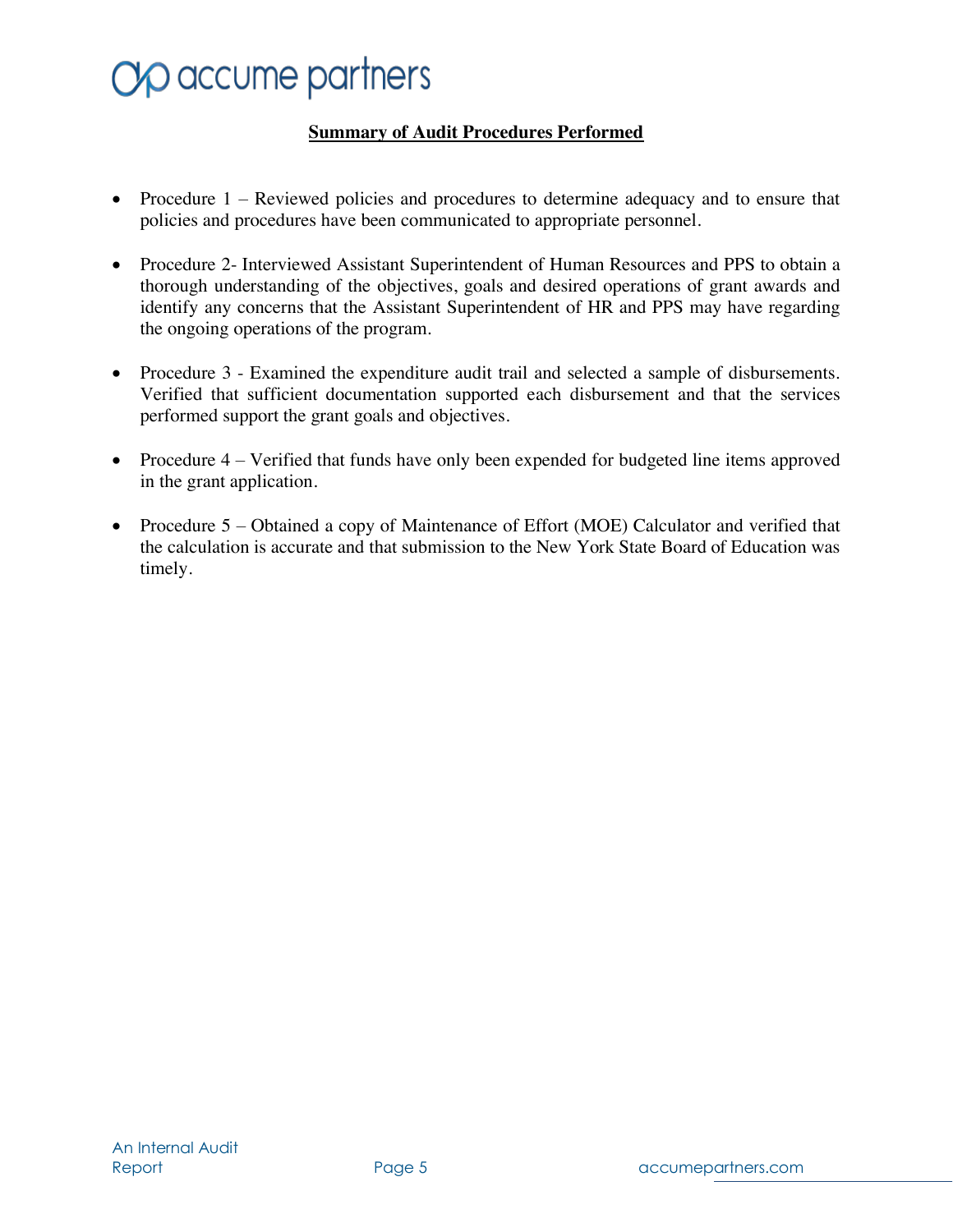### **Recommendations to Enhance the System Of Internal Controls and Improve Operating Procedures**

Internal Audit tested the Government Aid & Grant process. We obtained a copy of the internal procedures to determine adequacy and to ensure that procedures have been communicated to appropriate personnel. We also obtained a list of personnel assigned to the grant and interviewed key personnel to determine whether personnel are assigned according to the number of positions approved in the application. We selected a sample of employees who work solely on a single grant program cost objective and verified that semi-annual certifications, signed by the supervisor have been completed.

We interviewed the Assistant Superintendent of HR and PPS who is directly responsible for the administration of the grant under review, to obtain a thorough understanding of the objectives, goals and desired operations of the grant awards. We also identified any concerns that the Assistant Superintendent had regarding the ongoing operations of the program.

### *1. Policies and Procedures*

### **Observation**

The District has a one page procedure summary on steps for 611  $\&$  619 grants as well as Title I, II, and IV. Internal Audit obtained a copy of the procedures to determine the adequacy and to ensure that procedures have been communicated to appropriate personnel. In addition, Internal Audit noted that the District's website has documented policies and procedures for New York State Every Student Succeeds Act (ESSA) Funded Programs Complaint.

### **Risk/Opportunity**

Discretionary funding, as authorized by state and federal law to districts and other grantees, support a variety of programs and initiatives for such things as increasing student performance and high school graduation rates. It is the responsibility of the grantee to comply with all grant requirements, including those authorizing statutes listed as applicable. The award of a state or federal grant and the receipt of funds is, in many cases, contingent upon the grantee's continued compliance with these program statutes and regulations. Funding can be terminated in the event these requirements are not met.

### **Recommendation**

Internal Audit noted that only one person in the District has the responsibility and the experience necessary for preparation and writing of the grant process. While there is high-level internal procedure documentation, this may not be sufficient in providing enough instruction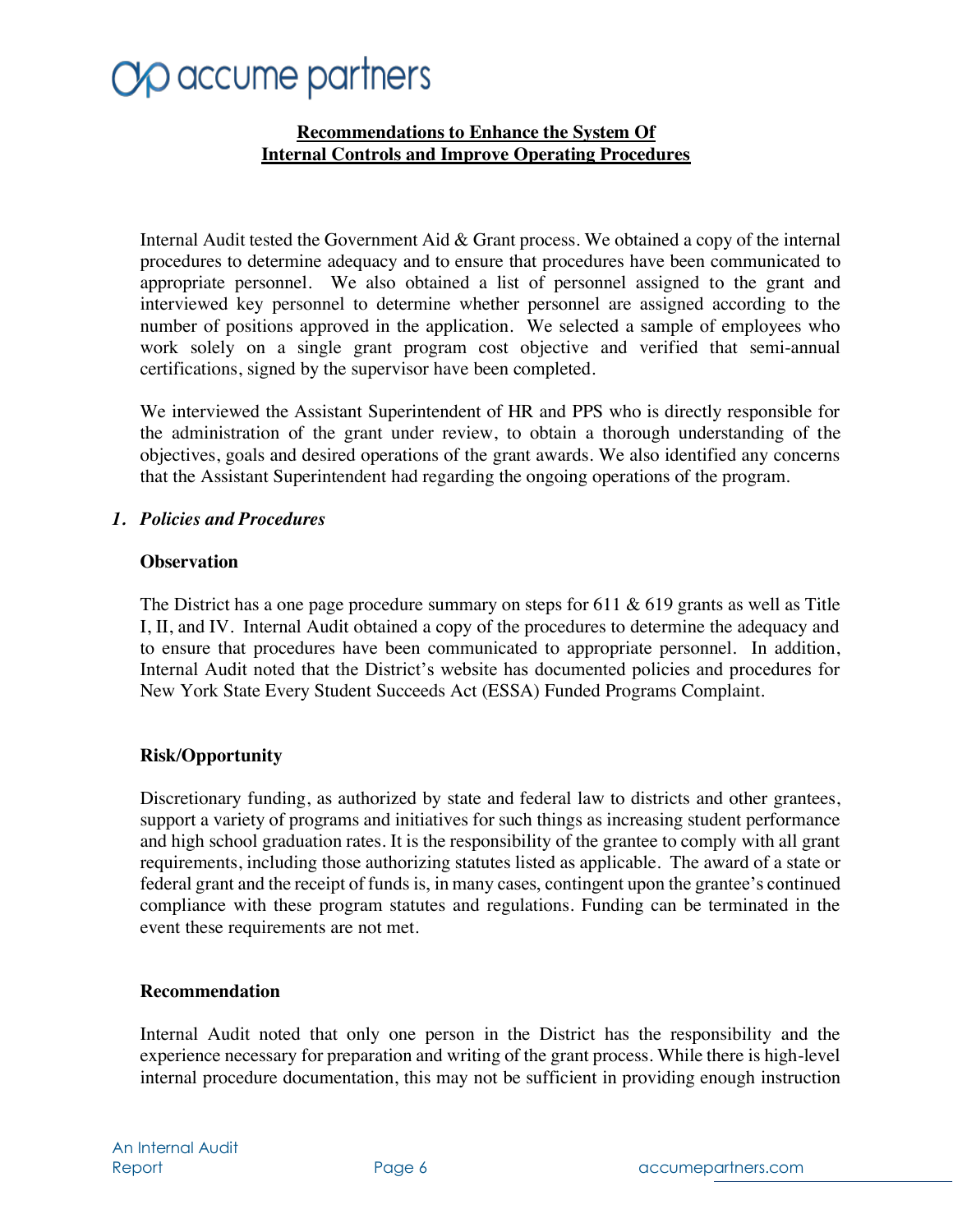for the actual application preparation and submission process. Internal Audit recommends cross training or shadowing of another staff member(s) to enable multiple people to gain an understanding of what is involved in the grant application and submission process for Title I, II and IV and 611 and 619 grants.

The Director of Curriculum meets with the constituent groups to conduct a needs assessment. However, there is no formal report analysis of program cost to outcomes and benefits achieved. We recommend that a report should be prepared in order to enhance the annual conversations held with teachers, parents and other interested parties who participate in the planning and operation of various projects.

### **Management's Response**

The District will ensure cross training is conducted with the CSE Chairperson, on completing the 611 and 619 grants. The Assistant Superintendent of HR and PPS will conduct this process during the last two weeks of June each year, over a three year period. During mid-year meetings with the District Treasurer and the Accountant, the Assistant Superintendent of HR and PPS will have the CSE Chairperson attend each meeting so that they can be cross trained over a three-year period.

The District will ensure that the Director of Curriculum and Instruction, is cross trained, beginning July 2021, on writing the Title I, II, and IV grants over a three year period of time. The District will ensure that a template is created and can be used to conduct an analysis each year on the programs it runs beginning July 2021.

### *2. Disbursements*

### **Observation**

Internal Audit examined the expenditure audit trail and selected a sample of disbursements. We then verified that sufficient documentation exists supporting each disbursement, and that the services performed support the grant goals and objectives.

In addition, internal audit reviewed expenses for supplies and materials and selected a sample of disbursements and verified the following: i) funds for supplies and materials were spent in accordance with applicable rules and regulations and the approved applications; ii) supplies and materials purchased were used for the intended purposes. The District tags all tangible items purchased through grant funds and keeps a list of these items. The Assistant Superintendent and the Director of Curriculum are both responsible for keeping track of the materials and supplies purchased with grant funds.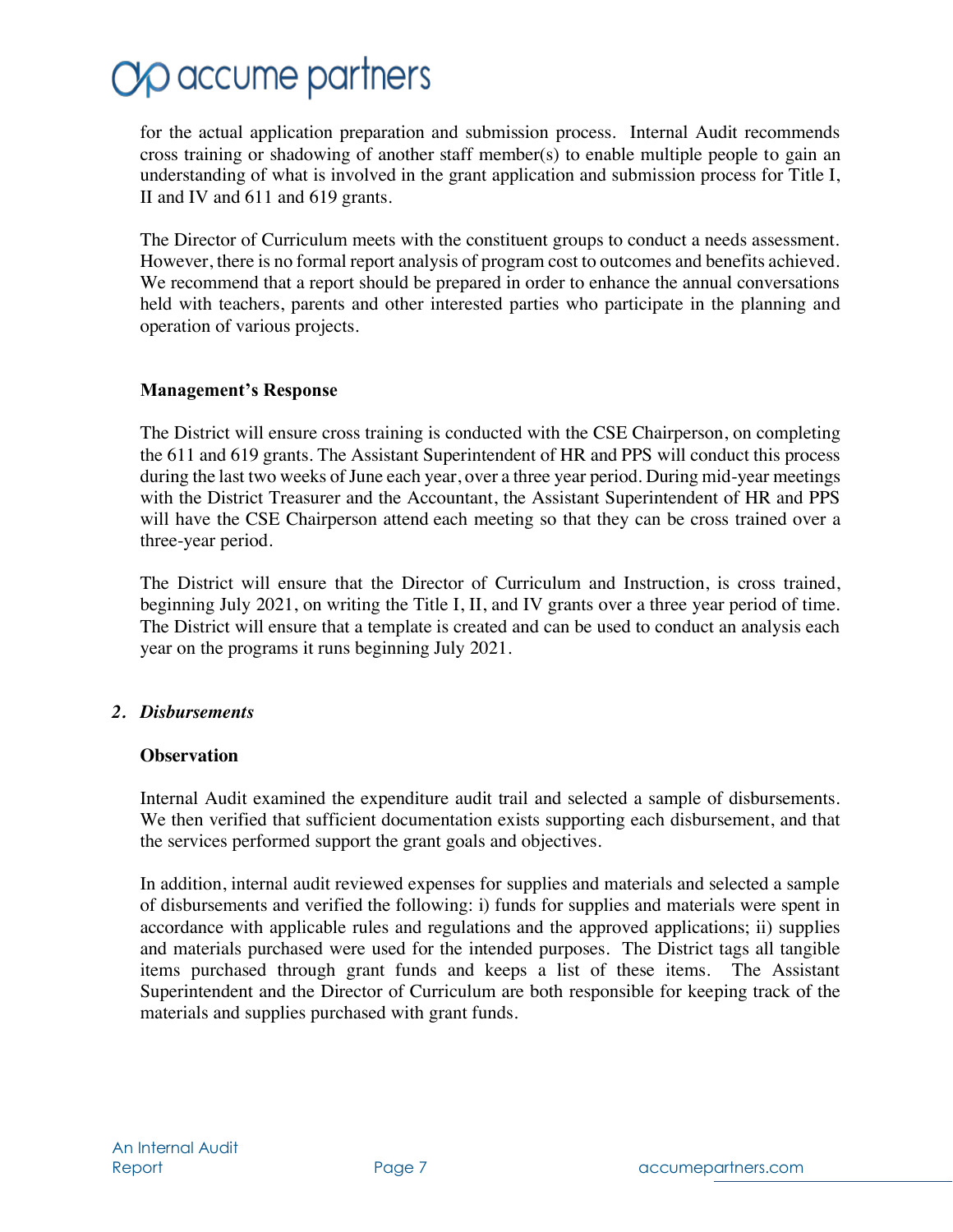### **Risk/Opportunity**

Good internal controls over the disbursement process helps to ensure that actual expenditures are in line with the District's grant budget, and help to prevent fraud and misappropriation of funds identified in the grant budget. In general, all expenditures should be supported with adequate documentation and sufficient itemization to ensure that goods were received, services were rendered, and validate that the nature of the expense was an appropriate school district expense. Purchase order descriptions should not read "Open P.O." or "Blanket P.O.," without any further description or explanation as to the purpose and nature of the expenditure. This further complicates the Purchasing Agent's ability to determine the items procured. The Purchasing Agent should require specific and detailed information on Purchase Requisitions, to facilitate the review of expenditures by Purchase Order and Vendor, and to facilitate the review of claims against agreed upon terms.

#### **Recommendation**

The District should continue their processes and controls for disbursements of grant funds and ensure that all signed approvals are also dated.

#### **Management's Response**

No response required.

#### *3. Budgets*

#### **Observation**

Grant budgets are created when the grant applications are submitted. Internal audit obtained a copy of the grant budget to ensure that the budget for the grant corresponds to the budget that was approved in the application with allowable budget variations. Internal audit, as part of the test work, ensured that the grantee is in compliance with applicable program requirements such as limitations on administrative costs, etc.

### **Risk/Opportunity**

The grant budget is a financial plan based on the grant application developed for a complete fiscal year, and is based on estimates of expenditures and grant awards. The budget is a key tool for managing day-to-day operations. Errors in the budget, such as making unreasonable or unrealistic assumptions, underestimating expenditures, and overestimating revenues can have significant consequences. Thus, it is critical that a budget is well constructed.